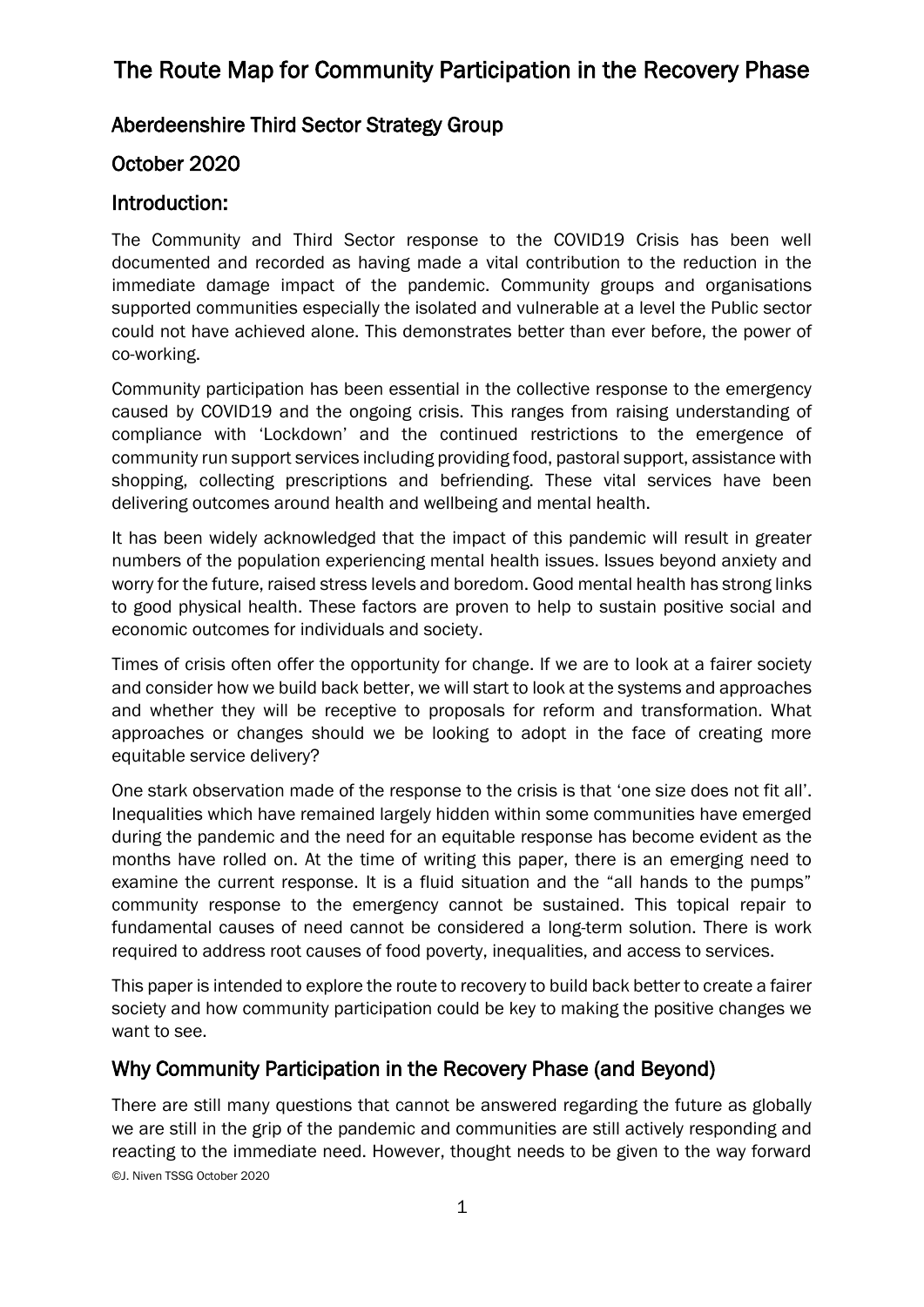and how this experience will inform approaches which will make for a more robust and resilient society committed to fairness and positive change.

It is important that communities are included in the design and implementation of programmes and services to ensure ownership over the recovery process. That same commitment which has been seen in the collective response.

No public agency can know as much about the needs of a community, as that community itself. The challenge is in harvesting it accurately and inclusively, and ensuring communities have full and accurate information in order to help ideas for workable solutions grow.

Furthermore, participation has a positive psychological effect in overcoming trauma. COVID19 impacted all our lives to varying degrees; the mental health impacts will be felt in months to come; economic impacts for years to come. Considering this anticipated increase in mental health related issues, taking an inclusive and participatory approach could be instrumental in reducing the potential impact.

Experience has shown, where community involvement has been encouraged in areas encountering natural disasters, it can produce wide-ranging advantages. The main principles according to the World Health Organization are:

- Communities can and should determine their own priorities when faced with challenges
- Communities have an enormous depth and breadth of collective experience and knowledge in a community which can be built upon to bring about positive change and improvements
- When communities understand problems, they will more readily act to solve them
- Communities solve their own problems best in a participatory group process.

Participation is not a quick fix solution. There are clear principles but not a rigid ideology which can be complex and full of challenges. Any approaches must remain flexible, and sensitive to the local context. Just as with the response, a 'one size fits all' model will not produce an equitable society.

### Exploring the Steps

Effective processes for community participation are hard to establish precipitously. Meaningful relationships between stakeholders should be developed to ensure sustainable and inclusive participation. At a local level, the Local Authority's flexible reaction to support the community response has fostered stronger relationships between the two sectors. This will play a major part in the recovery phase if that trust is nurtured.

As we explore the steps of the Route Map for Community Participation in the Recovery Phase, it is apparent that the intention will be to continue a road already identified prior to COVID19. The Local Governance Review and The Community Empowerment Act (2015) have already paved a way through to the Third Sector playing a major role in our place; economically, environmentally, culturally, and socially. We now have the opportunity to expedite the vision in the context of the pandemic and the community response to the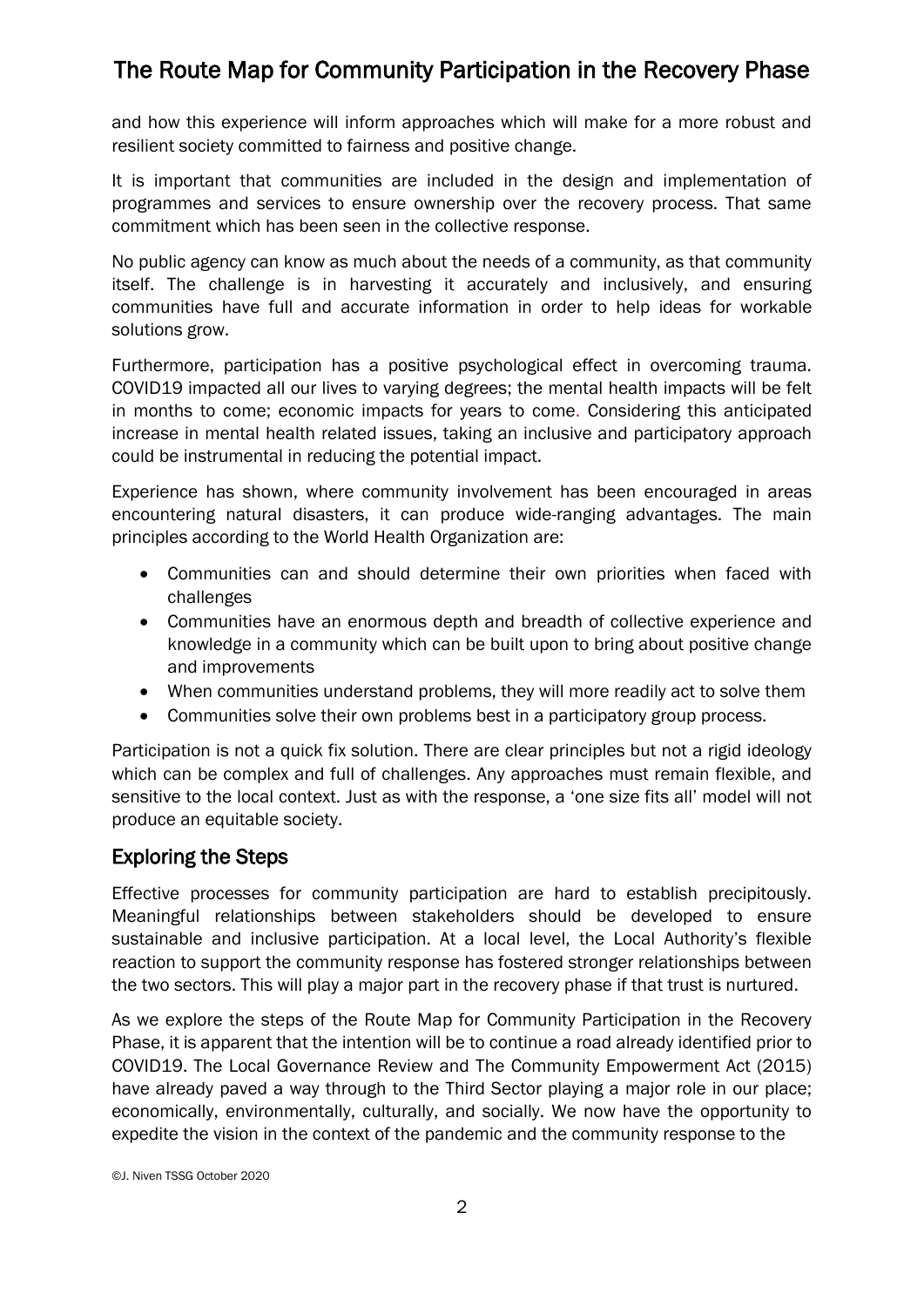emergency. That response, as previously noted, made a massive impact in limiting the immediate damage of the crisis, which the Public Sector acknowledges, they could not have achieved alone. This overwhelming sense of citizenship in a time of community need has the potential to help shape a new way forward in perhaps less urgent but equally challenging and difficult circumstances as we take the cautious steps into rebuilding what has been lost over the past few months. This situation offers a unique opportunity to look at what regrowth might look like. There are many innovative approaches up for consideration including concepts such as Degrowth, Community Wealth, and Local Economics. This dialogue is providing fertile ground to grow an audience more open to Community Participation.

In Step One and Step Three we emphasise essential meaningful dialogue and nurturing a climate of confidence which is more than tokenism. Successful community participation can only work if Community, or Third Sector and Public Sector work together as a partnership of equals. The approach needs to be one of working with rather than doing to communities.

The steps are not unfamiliar to those of us working towards realising the vision set out in the Community Empowerment Act (2015), but they are so pertinent now in terms of dealing with the budgetary challenges ahead.

The consequences of the financial costs of the pandemic are going to impact all three sectors hard over the coming months, if not years. This is the time to consider different approaches including those which support and enable high quality collaboration between communities/Third Sector and the Public Sector to improve the design and delivery of public services to maximise the impact of public investment.

When faced with the inevitable deficits in budgets, it is easy to see difficult decisions coming with cuts and disposals of assets to close the financial hole. It is hoped there will be consideration given to how working in collaboration with different sectors will stem some of the bleeding. We have witnessed the resilience and lead taken by many of our communities to address the needs of people affected by self-isolation, financial hardship, food poverty, mental health and wellbeing and other challenges and this has reduced the immediate damage from COVID19. This citizenship has the potential to find innovative and creative solutions in recovery and to continue to build community capacity which will help our places thrive once again. We are already seeing legacies of desires and willingness to continue community initiatives, such as community larders, where the crisis has brought communities together and have perhaps reached those who were in need prior to the pandemic. It is important that we foster this mood and build back a better and more equitable society which embraces and nurtures this social conscience.

### Step One

#### Effective and Inclusive Community Engagement

Public Bodies perhaps need to enter into meaningful dialogue with communities and the Third Sector. This should move beyond simply gathering views and instead build through dialogue and deliberation to fully codesign responses.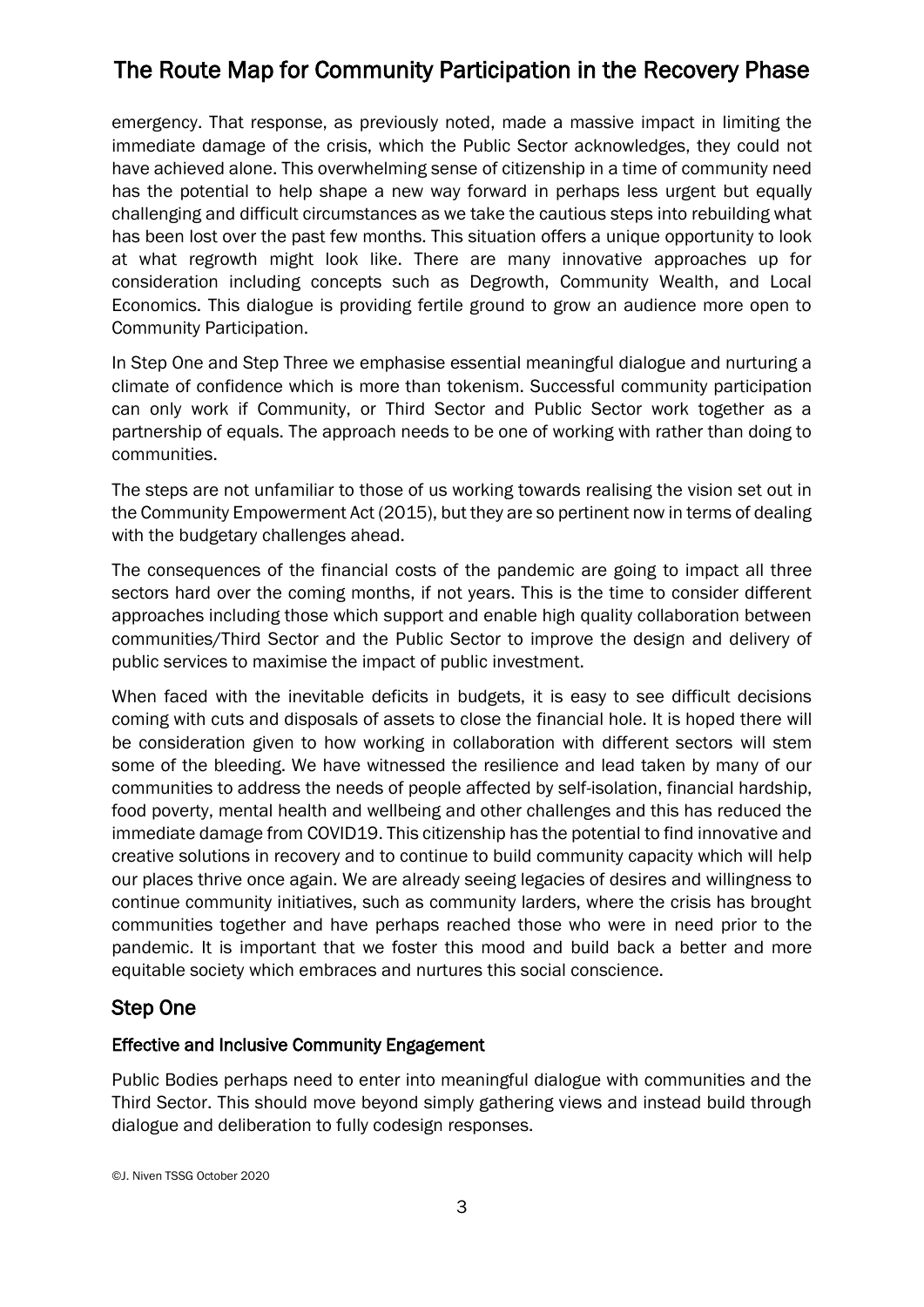We need to ensure equalities are being met and that support is not disadvantaging those furthest away from engaging. Experience has shown that local participation can often be captured by local elites and the vulnerable left out of the process. With the potential for more of the population facing economic hardship and security and other issues surrounding mental health, digital exclusion, social isolation and loneliness, these voices need to be heard. Spaces are required to make it easy for people to participate on their own terms.

If we were better positioned in progressing the idea of mainstreaming Participatory Budgeting, we could respond to emerging opportunities that lie ahead to build community resilience through PB. Can PB be relevant at this time?

Early attempts at PB at a local level have been concentrated on more of a small grant giving exercise in an attempt to help communities understand the challenges around making difficult decisions. Unfortunately, the real ideology of PB may have been lost through this process as the small budgets on offer have not allowed for great change to be achieved and diminished the perception of what this approach could do if mainstreamed. Perhaps this is an approach which requires revisiting especially as public services will be cut or downsized due to efficiencies forced by restricted budgets.

During this pandemic, the government has distributed millions of pounds in relief efforts. The approach taken with some of the government funding appointing Anchor Third Sector Organisations has done much to ensure the funds have reached grass roots organisations and this has proven a great demonstration of the value placed on the work of these communities. We now need to strengthen democracy, to ensure future funding is allocated equitably and democratically, and to guarantee local communities, especially our most marginalised and vulnerable populations, have a say in these decisions that will greatly affect them. On a personal level, at times during this crisis, many of us will have felt isolated and helpless; people need a way to feel connection and a sense of control. Participatory budgeting offers both.

We still have work to do regarding PB but there is still scope to bring communities into the conversation. Communities need to know their voices will be included in the approach for recovery. This must be significant and open to divergent views. We are and will continue to be living in unprecedented times and perhaps extraordinary approaches and solutions will see us through.

### Step Two

#### Building Strong Communities – Commitment to Sustainable Resourcing and Support of Anchor Organisations

Anchor organisations are vital in a strong community armoury. Rural Partnerships, Development Trusts, TSIs and other support organisations are the wind beneath the wings of many a great project, initiative, or group. Often this work is hidden so as not to not take credit for what communities achieve. As a result, anchor organisations may not receive the recognition for the real difference they make. In essence without that helping hand, point of contact, experience of others that have tried it before many community initiatives may not be realised.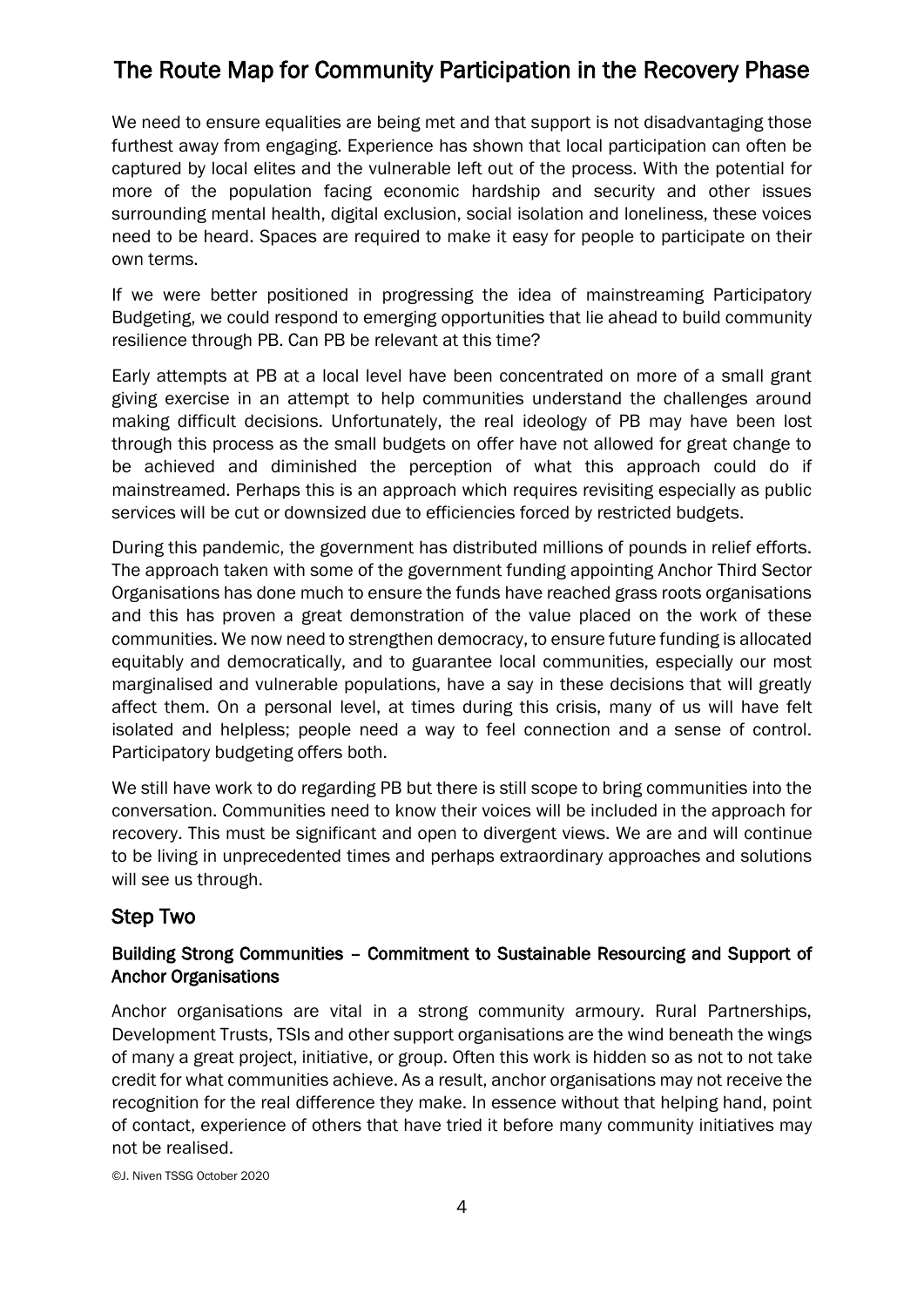As the level of local action in response to the crisis increased, (groups stepping up and looking out for their own communities) anchor organisations along with partners extended practical support and shared vital information, which enabled communities to deliver support to those in need. There will be a need to harness this community spirit and innovation to help our groups rebuild, albeit on a slightly different landscape, when we emerge from this crisis

There is a need to support the growth of strong communities, supporting sustainability, resilience, and enterprise. To realise and enhance the support of anchor organisations to ensure that vital resource is readily available.

Anchor organisations can be the conduit to develop and support mutual understanding and respectful relationships between sectors. They work to develop social capital – supporting the growth of effective relationships within community groups, between communities and between communities and external agencies.

### Step Three

#### Collaboration – Co Design, Co-Production

Policy developments in recent years have further fixed co-production in Scotland's policy landscape. The Christie Commission states that public services need to be "built around people and communities, their needs, aspirations, capacities and skills, and work to build up their autonomy and resilience..."

Co-design provides a basis for transformational approaches and provides a commitment to collaborate not just between services, but to bring services together. If public service agencies become catalysts and facilitators there is scope to create equitable and effective partnerships to radically change the way public services are planned and delivered.

There are opportunities across all three sectors, that is Public, Third and Private, to coproduce services to offer the best value for money, quality of service through knowledge of "lived experience" and innovation. This is especially prevalent across rural areas where communities and businesses can be one and the same, where there are no clear demarcation lines between the two sectors as the next-door neighbour could be one of the local businesses.

Communication is a large factor when considering the practicalities of co-production. We need to ask; How will the community learn about decision making opportunities? What is the quality of communication? Is genuine dialogue being achieved? Are all members of society being reached? Is consultation sincere, managing expectations, focused and realistic? How do we identify the local need? Where there's rejection, are the reasons explained? The rurality and geography of the area are factors for consideration. Do communities have the capacity to take on more local activity and services and where there is a need to build social capital is there the level of support available? How will information be shared and what are the logistics around potential redistribution of resources? Co-production looks to the assets of people with lived experience, how can they be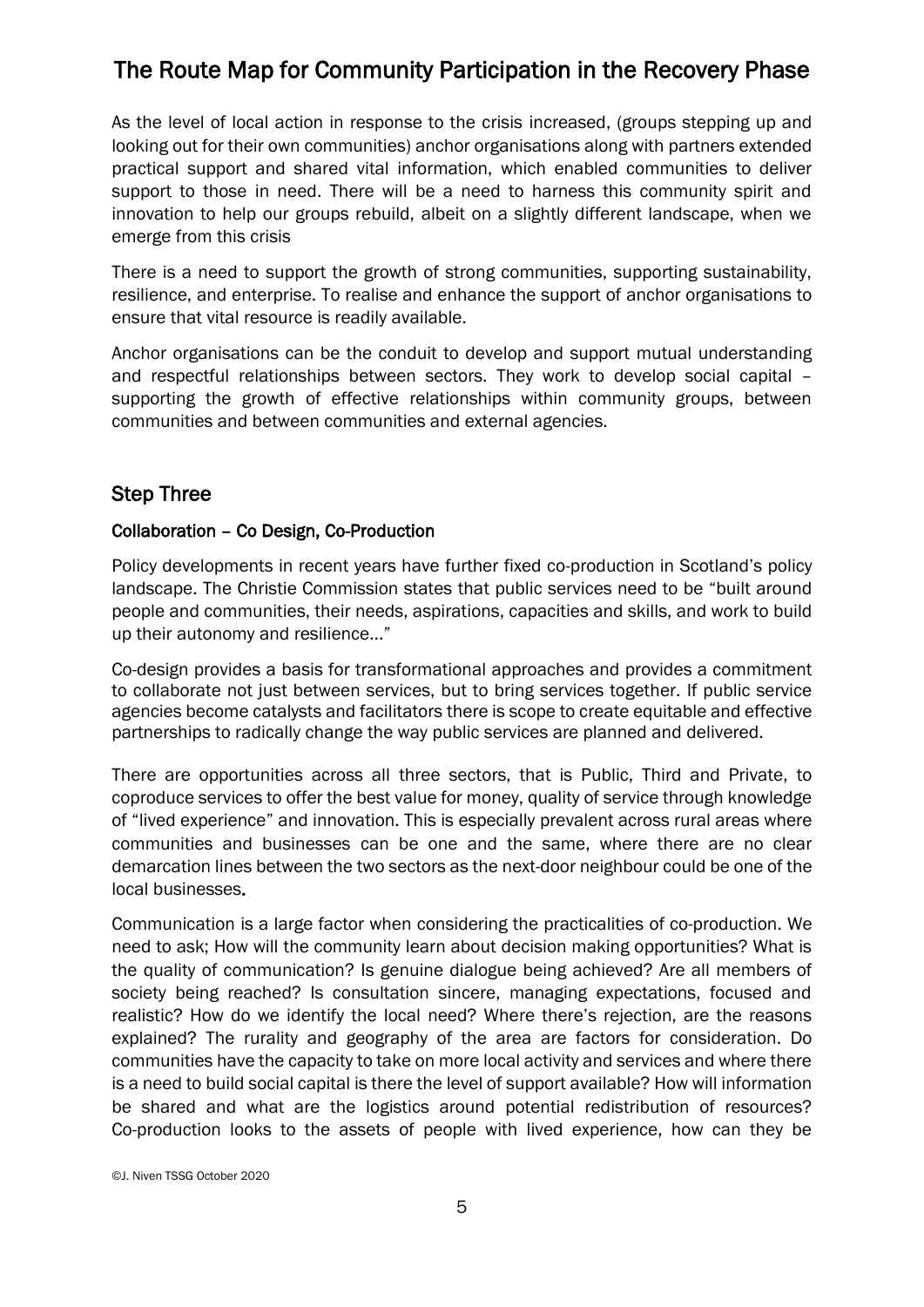supported to participate? The underlying factor is the need for mutual trust to be in place. Effective and transparent communication could foster more confident relationships.

The conditions which are required for power to be devolved to people from a local authority and/or professionals needs much consideration. There is a need for a change in the way of thinking. Nurturing a climate of confidence with supported community members who have the capacity to be actively involved in the co-productive delivery of public services with a local authority confident enough to let go of the need to be in control. Communities have much to bring to services, but there are questions as to whether they have time and other resources. Also, overcoming the suspicion that working with volunteers is considered a "free option" and how can equity be achieved in such relationships. Mechanisms to ensure advocacy on behalf of vulnerable groups need to be established. There are challenges in reaching some members of the community and effective engagement. The burden of making difficult decisions, how can communities be supported and prepared to cope with such eventualities?

Third Sector Organisations wishing to embrace opportunities for co-design and coproduction will have an obligation to step up and be able to demonstrate robust processes and a commitment to fully engage with user groups. This representation of user views cannot be assumed. If innovative approaches are to work, there needs to be a more sophisticated relationship between the sectors.

Whilst not being a straight and easy road ahead, if there is scope to improve the design and delivery of public services whilst maximising the impact of public investment, the time is now.

## Step Four

#### Trust in Community Ownership of Assets and Cooperative Enterprise

At a time when fiscal challenges are great, it is understandable that public assets may be considered a potential income source in the short term. However, the long-term benefits of Community Ownership of Assets are well placed to facilitate Community Participation. Benefits highlighted through the Community Ownership Support Service (COSS) include:

- Delivering Social & Economic Purpose
- Changing Attitudes and Relationships; increasing Community Participation
- Moving towards financial self-sufficiency
- Building organisational sustainability

Further consideration has to be made into identifying the correct mode of service delivery. Explore all forms of asset ownership i.e. leases, management agreements, ownership, coproduction of service alongside cooperative working and enterprise.

Innovative and ambitious ideas inevitably hold risks which become barriers to progress. The challenge is looking beyond the risk and what mitigation can be explored to provide the chance of success. The key is, as we explore in Step Five, is in being prepared to think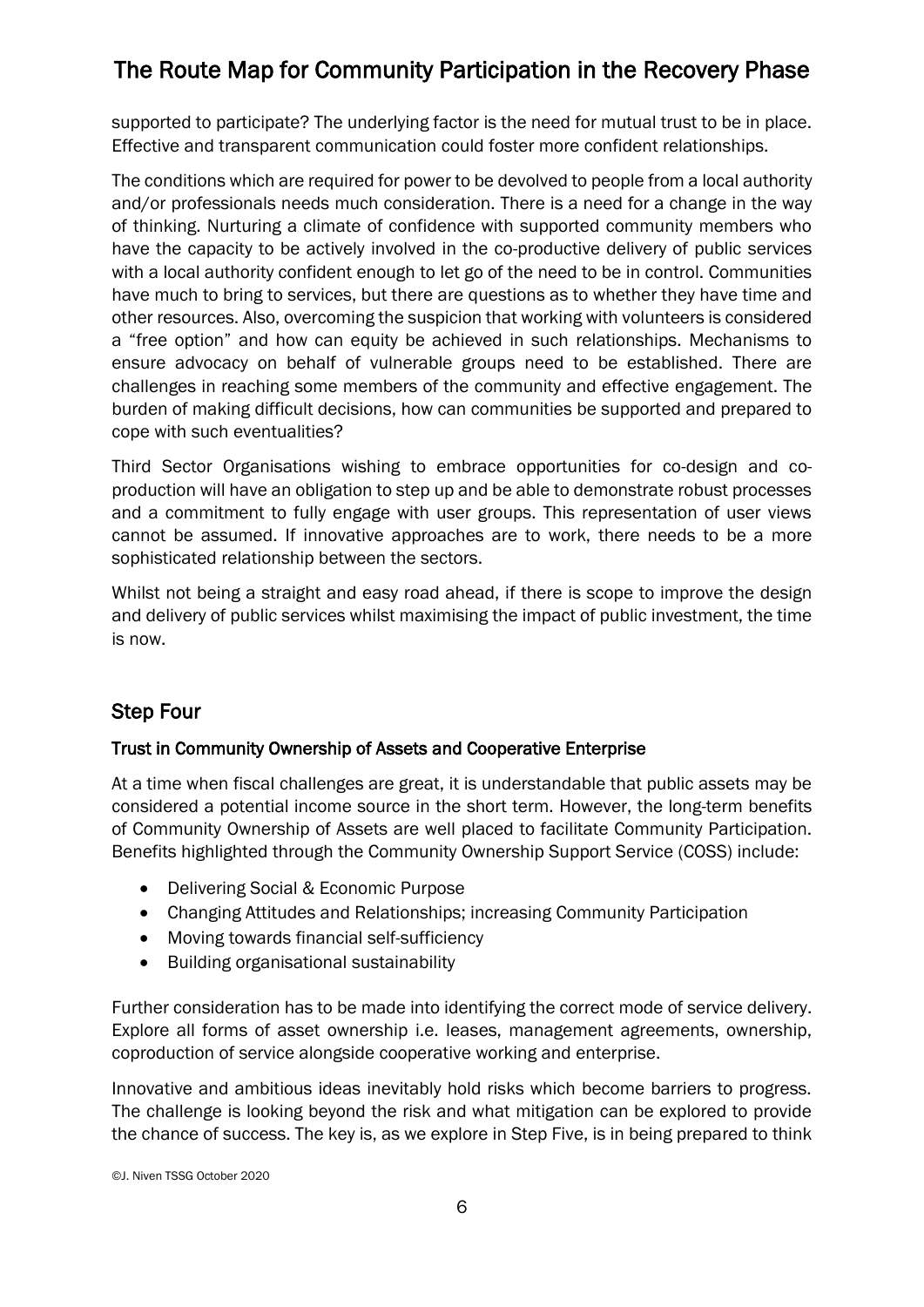and do differently. The potential for longer term return on investment through the community ownership of assets has yet to be fully realised in terms of social, environmental, and economic terms. Unlocking this potential will increase community participation in making the positive changes we want to see, now, more than ever.

### Step Five

#### Be prepared to think and do things differently – Public Services can be shared to shape, innovate, deliver, and add value.

Christie Commission – "*innovate, reshape and add value through public services. Work together to address gaps whilst realising the strain public sector budgets are under, and the flexibility (and sometimes savings) that community led, and community owned delivery can bring."*

This needs to come from a position which recognises that citizens and communities are the lifeblood of our place and that engaged and active communities are not a by-product of a successful place but a prerequisite for its success. It is the community and voluntary activity of local people which builds sustainable and resilient communities. Policies need to support and build on this. Community participation can offer services which are creative and community led, providing added value. Applying this approach to some public services could shape, innovate and deliver outcomes with added value.

The need to be prepared to think and do things differently suggests a change in approach from Public bodies but it is important to ensure the same is expected of the Third Sector. It is a mistake to believe that if it is community it is inherently good or if it is Third Sector it must be better. As within any industry the Third Sector has some remarkable organisations and some that are not so strong or not yet ready. If Third Sector Organisations wish to be taken seriously as an equal credible partner, it is important they are prepared and able to stand up to scrutiny.

Third Sector Organisations are keen to co-produce services because they are in touch with our communities. There is an assumption that TSOs can be utilised effectively for service user engagement. They must be ready to stand up to examination and be able to demonstrate meaningful service user inclusion. If we want to see the Third Sector contribute to the delivery of services at a time of decreasing public funding and increasing demand, TSOs should be focusing internally on improving their own processes and procedures as well as externally improving our partnership and collaborative working to ensure we are making best use of all resources and delivering the best outcomes for our communities.

## **Conclusion**

As we stated earlier in this document, Community Participation is not a quick fix but if we are looking to build back better and create a fairer and more equitable place, then it is vital that the recovery phase involves the community in the process. The following steps